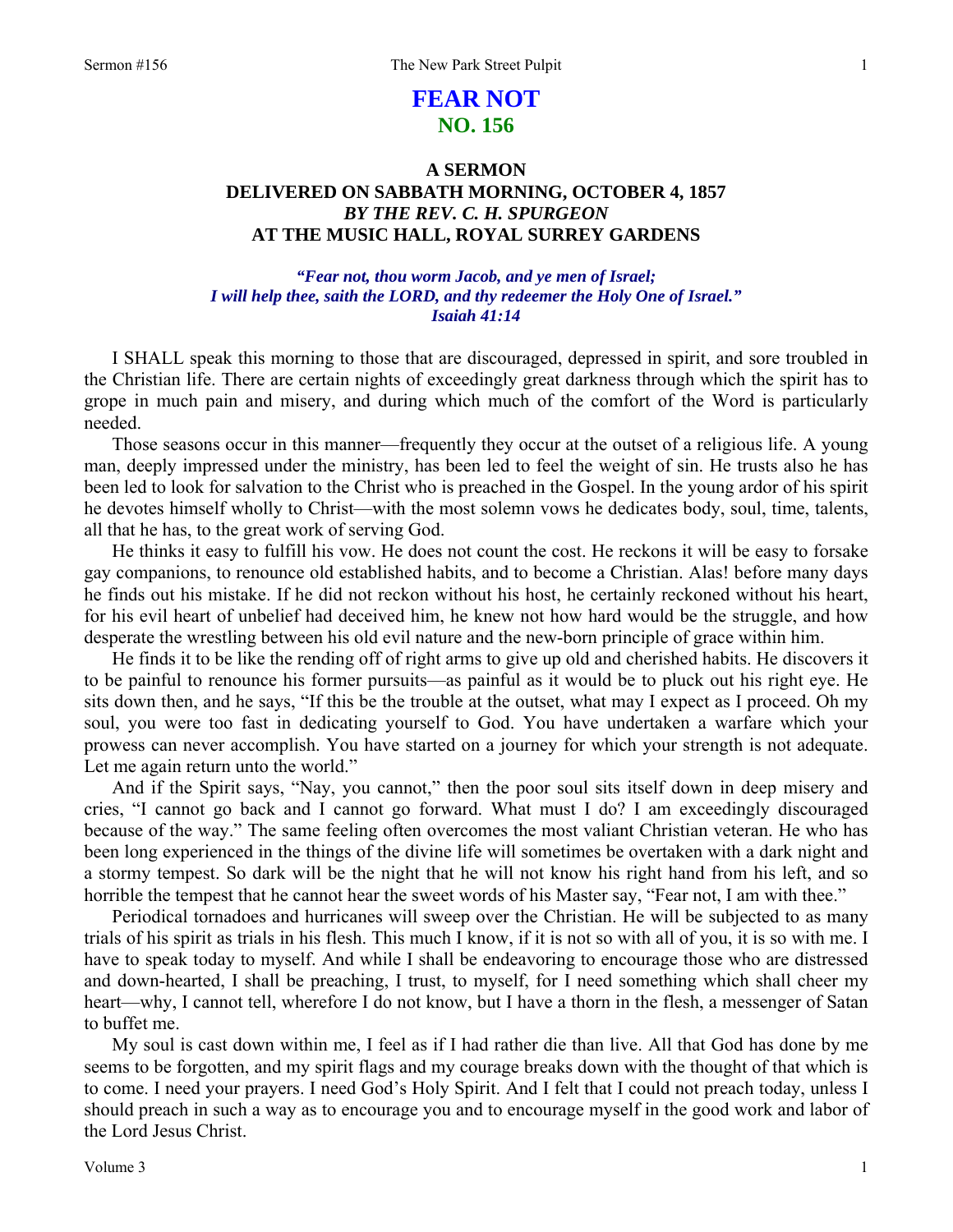What a precious promise to the young Christian, or to the old Christian attacked by lowness of spirits and distress of mind! "Fear not, thou worm Jacob, and ye men of Israel; I will help thee, saith the LORD, and thy redeemer the Holy One of Israel." Christian brethren, there are some in this congregation—I hope many—who have solemnly devoted themselves to the cause and service of the Lord Jesus Christ. Let them hear, then, the preparation which is necessary for this service set forth in the words of our text.

First, *before we can do any great things for Christ there must be a sense of weakness*—"Worm Jacob." Secondly, *there must be trust in promised strength*. And thirdly, *there must be fear removed by that promise*—"Fear not, for I will help thee."

**I.** In the first place, the first qualification for serving God with any amount of success, and for doing God's work well and triumphantly is A SENSE OF OUR OWN WEAKNESS.

When God's warrior marches forth to battle with plumed helmet and with mail about his loins, strong in his own majesty—when he says, "I know that I shall conquer, my own right arm and my mighty sword shall get unto me the victory"—defeat is not far distant. God will not go forth with that man who goes forth in his own strength. He who reckons on victory having first calculated his own might, has reckoned wrongly, for, "It is not by might, nor by power, but by my Spirit, saith the LORD of hosts."

They that go forth to fight, boasting that they can do it, shall return with their banners trailed in the dust and with their armor stained with defeat. For God will not go forth with the man who goes forth in his own strength. God has said it—men must serve Him—they must serve Him in His own way, and they must serve Him in His strength too, or He will never accept their service.

That which man does, unaided by divine strength, God never can accept. The mere fruits of the earth He casts away. He will only have the seed of which was sown from heaven, sprinkled in the heart, and harvested by the sun of grace. There must be a consciousness of weakness before there can be any victory.

I think I hear many saying today, "Well, sir, if that be a qualification for doing much, I have it to a very large extent." Well, do not marvel, do not wonder. Depend on this—God will empty out all that you have before He will ever put His own into you. He will first empty all your granaries, before He will fill them with the finest of the wheat.

The river of God is full of water, but there is not one drop of it that takes its rise in earthly springs. God will have no strength used in His battles but the strength which He Himself imparts—and I would not have you who are now distressed in the least discouraged by it. Your emptiness is but the preparation for your being filled and your casting down is but the making ready for your lifting up.

Are there others of you who would almost desire to be cast down that they might be prepared to serve God? Let me tell you, then, how you can promote in yourself a sense of your own nothingness. The text addresses us as worms. Now, the mere rationalist, the man who boasts of the dignity of human nature, will never subscribe his name to such a title as this.

"Worm," says he, "I am no worm. I am a man—a man is the most glorious thing that God has made. I am not going to be called a worm. I am a man—I can do anything. I want not your revelations. They may be fit for children, for men of childish minds that only learn by believing—I am a man. I can think out truth. I will make my own Bible, fashion my own ladder, and mount on it to heaven, if there be a heaven, or make a heaven, if that be all and dwell in it myself." Not so, however, he who is wise and understands. He knows that he is a worm and he knows it in this way—

First, he knows it by *contemplation*. He that thinks will always think himself little. Men who have no brains are always great men. But those who think, must think their pride down—if God is with them in their thinking. Lift up now your eyes—behold the heavens, the work of God's fingers. Behold the sun guided in his daily march. Go you forth at midnight and behold the heavens—consider the stars and the moon.

2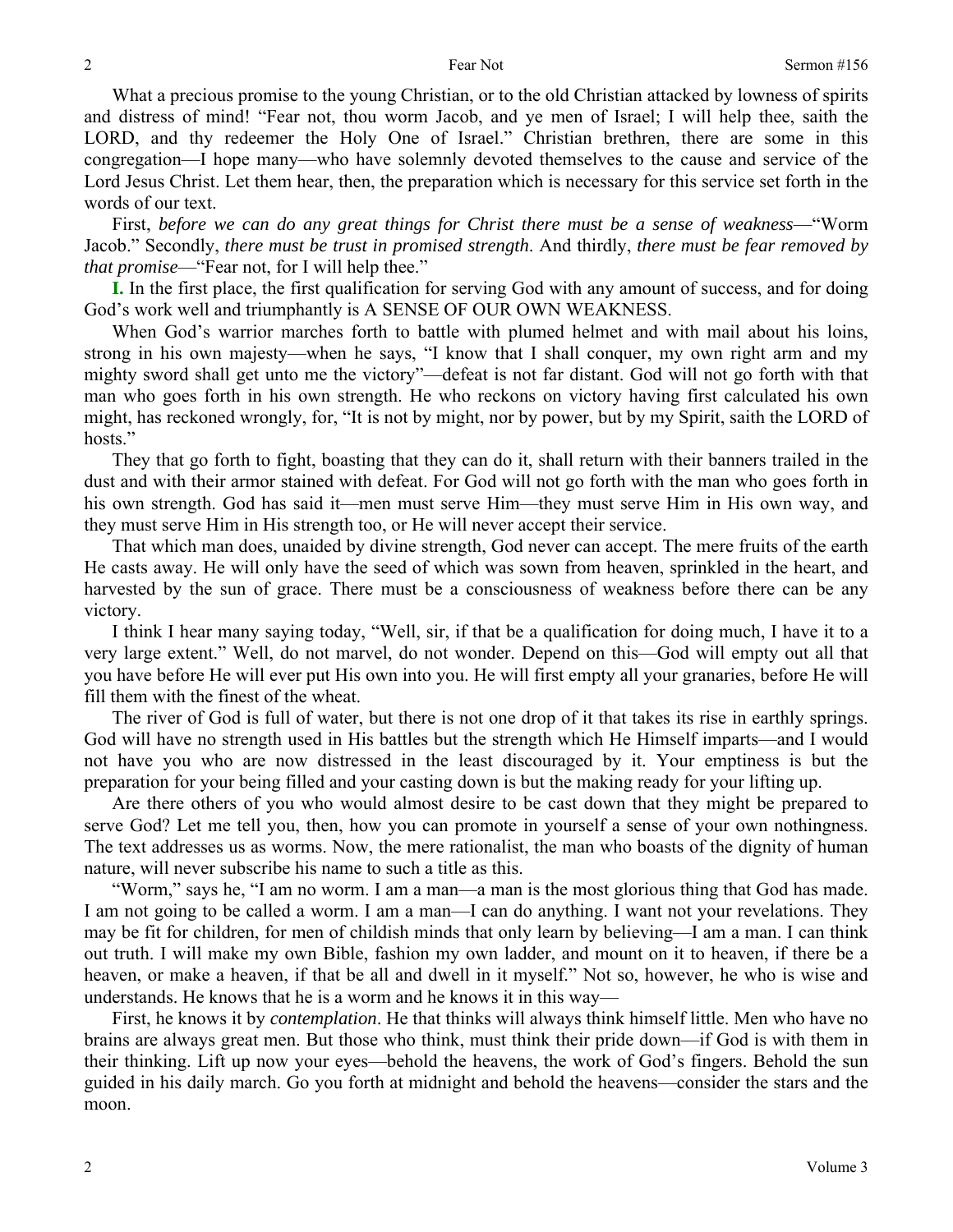Look you upon these works of God's hands, and if you be men of sense and your souls are attuned to the high music of the spheres, you will say, "What is man that thou art mindful of him, and the son of man that thou visitest him?" My God! When I survey the boundless fields of ether and see those ponderous orbs rolling therein—when I consider how vast are Your dominions—so wide that an angel's wing might flap to all eternity and never reach a boundary—I marvel that You should look on insects so obscure as man.

I have taken to myself the microscope and seen the ephemera upon the leaf and I have called him small. I will not call him so again—compared with me he is great, if I put myself into comparison with God. I am so little that I shrink into nothingness when I behold the Almightiness of JEHOVAH—so little, that the difference between the animalcule and man dwindles into nothing, when compared with the infinite chasm between God and man.

Let your mind rove upon the great doctrines of the Godhead. Consider the existence of God from before the foundations of the world. Behold Him who is, and was, and is to come, the Almighty. Let your soul comprehend as much as it can of the Infinite and grasp as much as possible of the Eternal, and I am sure if you have minds at all, they will shrink with awe.

The tall archangel bows himself before his Master's throne and we shall cast ourselves into the lowest dust when we feel what base nothings, what insignificant specks we are, when compared with our all-adorable Creator. Labor O soul, to know your nothingness and learn it *by contemplating God's greatness.* 

Again, if you want to know your own nothingness consider *what you are in suffering*. I was thinking the other evening how small a matter it must be with God to cast any man into the most unutterable agony. We are well and in good spirits. We know not why, but it seems as if God's finger had touched one nerve—but one poor nerve, and we are so miserable that we could sit down and weep. We do not know how to bear ourselves.

But half an hour ago we could have "smiled at Satan's rage and faced a frowning world." And God does but put His hand on our hearts, and just let one of the strings run loose, and what discord there is in our spirits. We are annoyed at the slightest matter. We wish to be continually alone. The very promises yield us no comfort. Our days are nights and our nights are black as Gehenna. We know not how to endure ourselves. How easily, then, can God cast us into misery!

O man, what a little thing you are, if so little a thing can overthrow you. You have heard men talk big words when they have been prosperous. Did you ever hear them talk so when they were in deep distress and great anguish and sorrow?

No, then they say, "Am I a sea or a whale that thou settest a watch upon me? What am I, that thou shouldest visit me every morning and chasten me every night? Let me alone, until I swallow down my spittle. Why am I sorely vexed? What am I, that thou shouldest make me a butt for thine arrows, and a target for thy wrath? Spare me, O my God, for I am less than nothing; I am but a shadow that passeth away and declineth. Oh deal not harshly with thy servant, for thy mercies' sake." Great sorrow will always make a man think little of himself—if God blesses it to him.

Again, if you would know your own weakness, *try some great labor for Christ*. I can understand how some minister who preaches to his one hundred and fifty on a Sabbath day, and regards himself as having a large congregation, should be very precise about the color of his cravat, and about the respect that is paid to his dignity in his little church. I can well comprehend how he should be as big as my Lord Archbishop—because he does nothing. He has nothing at all to try him.

But I cannot imagine Martin Luther standing before the Diet at Worms, being proud because he had to do such a deed as that. I cannot conceive John Calvin, in his incessant labors for Christ, leading on the Reformation, and teaching the truth of God with power, saying to himself, "Lo! this great Babylon that I have builded."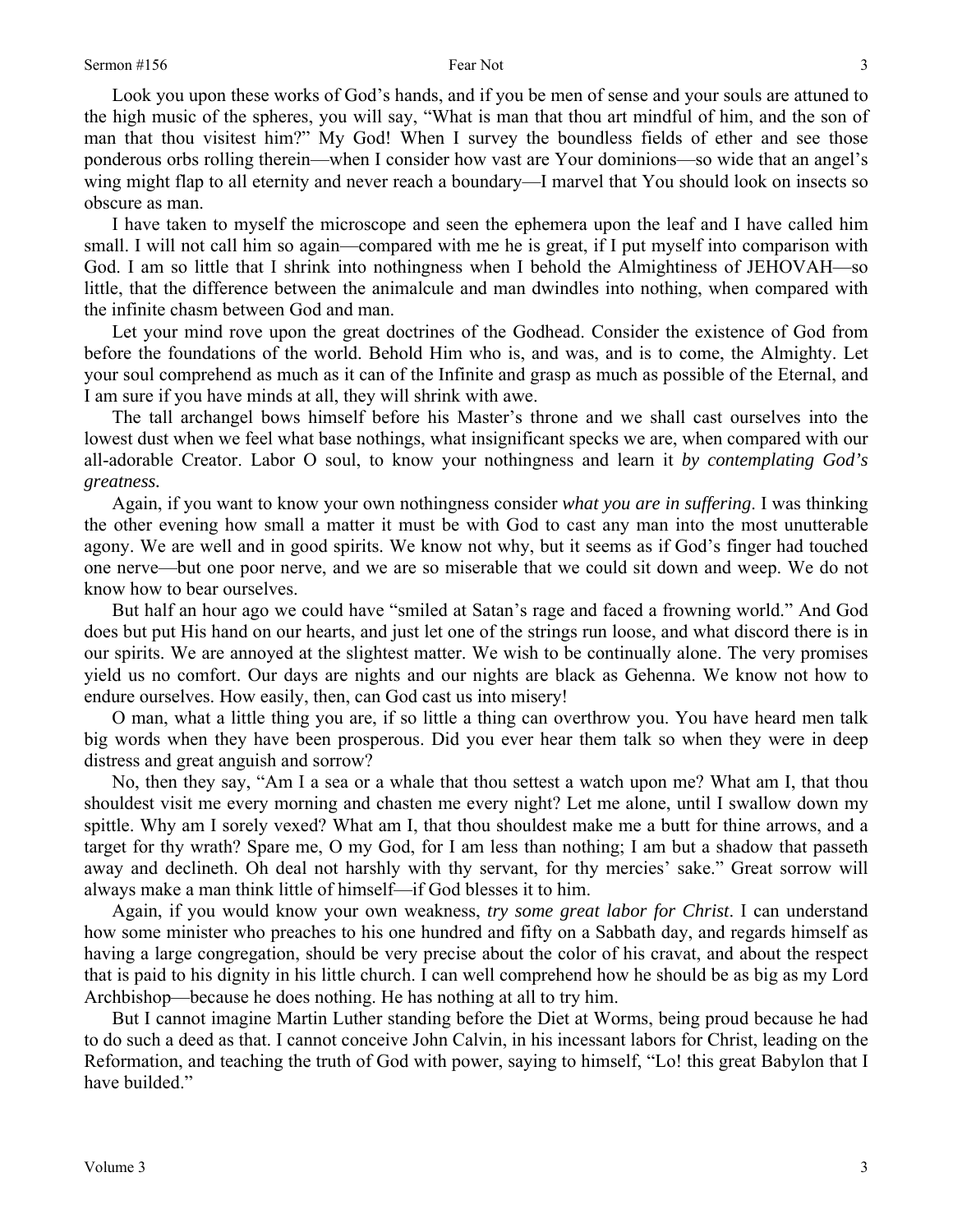I can suppose the man that has nothing to do and that is doing nothing, sitting down in devout complacency with his own adorable self. But I cannot conceive, if you nerve yourselves to great labors, but what you will have to say, "Lord, what a worm am I that You should call me to such work as this!"

Turn, if you please, to the history of all men who have done great deeds for God and you will find them saying, "I marvel that God would use me thus." "This day my mind was exceedingly cast down," says one of them, "for God had called me to a great labor and I never felt so much of my own insufficiency as I did today."

Says another, "I have tomorrow to do such and such an eminent service for my Master, and I can say that when I was in my low estate, I was often exalted above measure, but this day my God has cast me into the lowest depths at the recollection of the work for which He has engaged me." Go and do something, some of you, and I will be bound to say it will be the means of pricking that fair bubble of your pride and letting some of it blow away.

If you would understand what is meant by being a worm, go and do what the fifteenth verse says the worm should do—go and thrash the mountains, and beat them small—make the hills as chaff fanned by the wind, scatter them, and then rejoice in God. And if you can do that,

### *"The more God's glories strike your eyes, The humbler you will lie."*

*Devout contemplation, sharp suffering, hard labor—*all these will teach us what little creatures we are. Oh! may God by all means and every means keep us, well understanding and knowing that we are nothing more and nothing better than worms!

How easy it is, my brethren, for you and I to fly up! How hard to keep down! That demon of pride was born with us and it will not die one hour before us. It is so woven into the very warp and woof of our nature that till we are wrapped in our winding-sheets we shall never hear the last of it. If any man tells me that he is humble, I know him to be profoundly proud. And if any man will not acknowledge this truth, that he is desperately inclined to self-exaltation—let him know that his denial of this truth is the best proof of it.

Do you know what is the sweetest flattery in all the world? It is that flattery that Caesar's courtiers of old gave to him, when they said Caesar hated flattery, being then most highly flattered. We do not hate flattery, any one of us. We all like it. We do not like it if it is labeled flattery, but we like it if it is given in a little underhand fashion. We all love praise.

### *"The proud to gain it toils on toils endure, The modest shun it, but to make it sure."*

We all love it, every soul of us, and it is right and meet that we should all bow before God, and acknowledge that pride which is woven into our nature, and ask Him to teach us what little things we are, that we may claim this promise—"Fear not, thou worm Jacob."

**II.** Now the next point. Before devoting ourselves to Christ, or doing any great labor for the Savior, it is necessary THERE SHOULD BE TRUST IN THE PROMISED STRENGTH. "I will help thee, saith the LORD, and thy redeemer the Holy One of Israel."

It is a certain fact, that though men be worms, they do what worms never could do. Although men be nothing, they accomplish deeds which need even the power of the Infinite to rival them. How shall we account for this? Certainly it is not the worms*.* It must be some secret energy which gives them might. The mystery is unraveled in the text. "I will help thee, saith the LORD."

In ancient history there is a story told of a valiant captain whose banner was always foremost in the fight, whose sword was dreaded by his enemies, for it was the herald of slaughter and of victory. His monarch once demanded of him that he should send this potent sword to him to be examined. The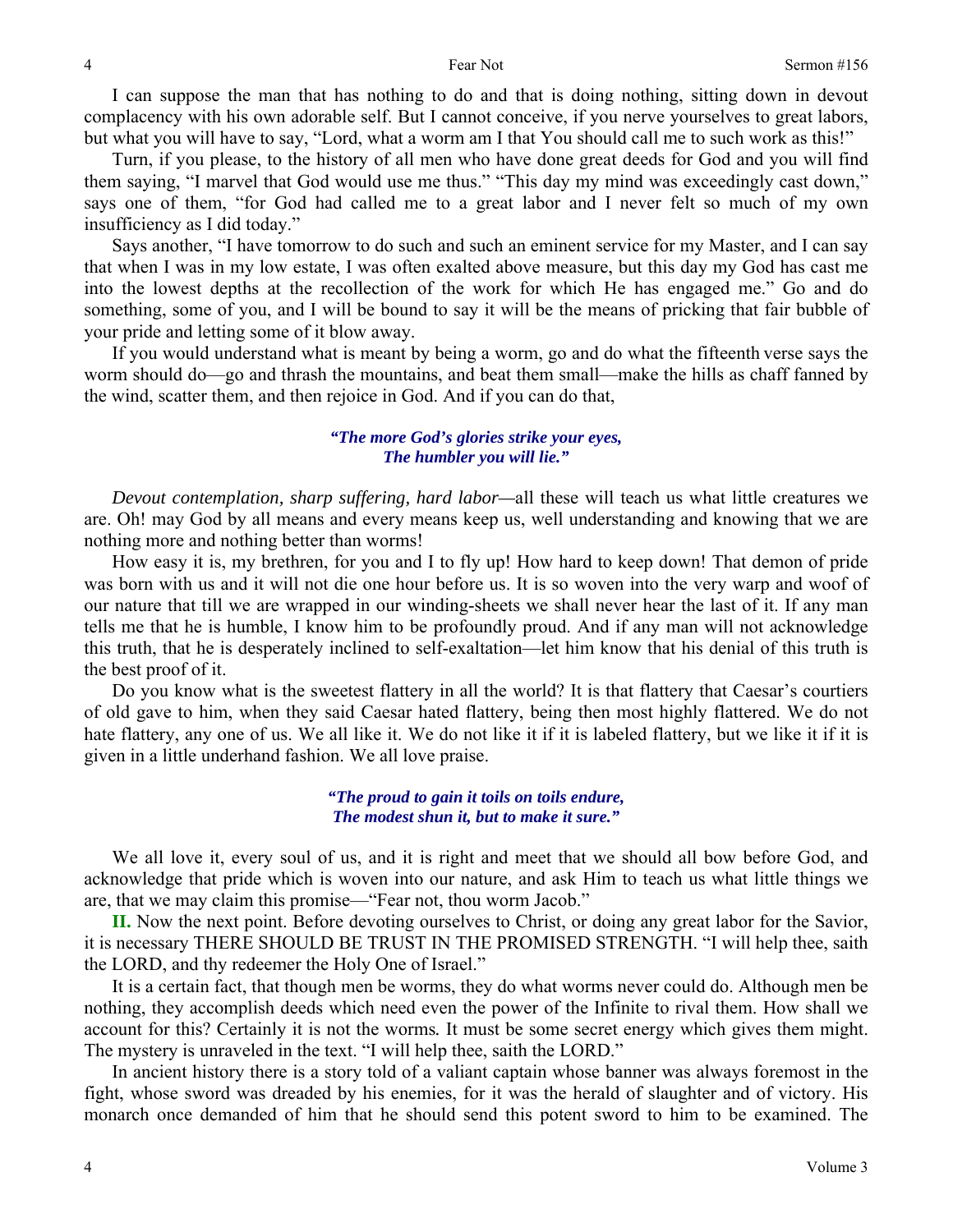monarch took the sword, quietly criticized it, and sent it back with this message—"I see nothing wonderful in the sword. I cannot understand why any man should be afraid of it."

The captain sent back in the most respectful manner a message of this kind—"Your Majesty has been pleased to examine the sword, but I did not send the arm that wielded it. If you had examined that, and the heart that guided the arm, you would have understood the mystery."

And now we look at men and see what men have done, and we say, "I cannot understand this—how was it done?" Why, we are only seeing the sword. If we could see the heart of infinite love that guided that man in his onward course, we should not wonder that he, as God's sword, gained the victory.

Now the Christian may remember, that little though he be, God is with him. God will help him and that right early. Brethren, I like a man who, when he begins to do anything, is afraid of himself and says, "It is of no use. I cannot do it." Let him alone—he will do it. He is all right.

The man who says, "Oh there is nothing in it, I can do it," will break down to a dead certainty. But let him begin by saying, "I know what I am at, and I feel confident I cannot do it unless I have something more given to me than I feel today"—that man will come back with flying banners, the trumpets proclaiming that he has been victorious.

But it must be because he puts reliance upon help promised. Now, Christian, I see you this morning ready to run away from the battle. You have been so dispirited this last week, through many divers adverse circumstances, that you are ready to give up your religion. Now, man, here is a brother comrade who is passing through the same.

He comes here this morning, half inclined to run off to Tarshish, like Jonah did of old, only he could not find a boat, or else he might have sailed away. And he has come here to pat you on the shoulder and say, "Brother, do not let you and I play deserters, after all. Let us up to arms and still fight for our Master, for the promise says, 'I will help thee.'"

Brother, what an all-sufficient promise that is*—*"*I* will help thee." Why, it matters not what God has given us to do—if He helps us we can do it. Give me God to help me and I will split the world in halves, and shiver it till it shall be smaller than the dust of the threshing floor. Ay, and if God be with me, this breath could blow whole worlds about, as the child blows a bubble.

There is no saying what man can do when God is with him. Give God to a man and he can do all things. Put God into a man's arm, and he may have only the jawbone of an ass to fight with, but he will lay the Philistines in heaps—put God into a man's hand, and he may have a giant to deal with and nothing but a sling and a stone—but he will lodge the stone in the giant's brow before long.

Put God into a man's eye and he will flash defiance on kings and princes. Put God into a man's lip and he will speak right honestly, though his death should be the wages of his speech. There is no fear of a man who has God with him. He is all-sufficient. There is nothing beyond his power.

And my brethren, what an opportune help God's is! God's help always comes in at the right time. We are often making a fuss because God does not help us when we do not want to be helped. "Oh!" says one, "I do not think that I could die for Christ. I feel I could not. I wish I felt that I had strength enough to die." Well, you just won't feel that, because you are not going to die, and God will not give you strength to die with, to lay up till the dying time comes. Wait till you are dying and then He will give you strength to die.

"Oh!" says another, "I wish I felt as strong in prayer as so and so." But you do not want so much strength in prayer and you shall not have it. You shall have what you want and you shall have it when you want it—but you shall not have it before.

Ah, I have often cried to God and desired that I might feel happy before I began to preach—that I might feel I could preach to the people. I could never get it at all. And yet sometimes God has been pleased to cheer me as I have gone along and given me strength that has been equal to my day.

So it must be with you. God will come in when you want Him—nor yet one minute before, nor yet one minute later. "I will help thee." I will help you when you need help!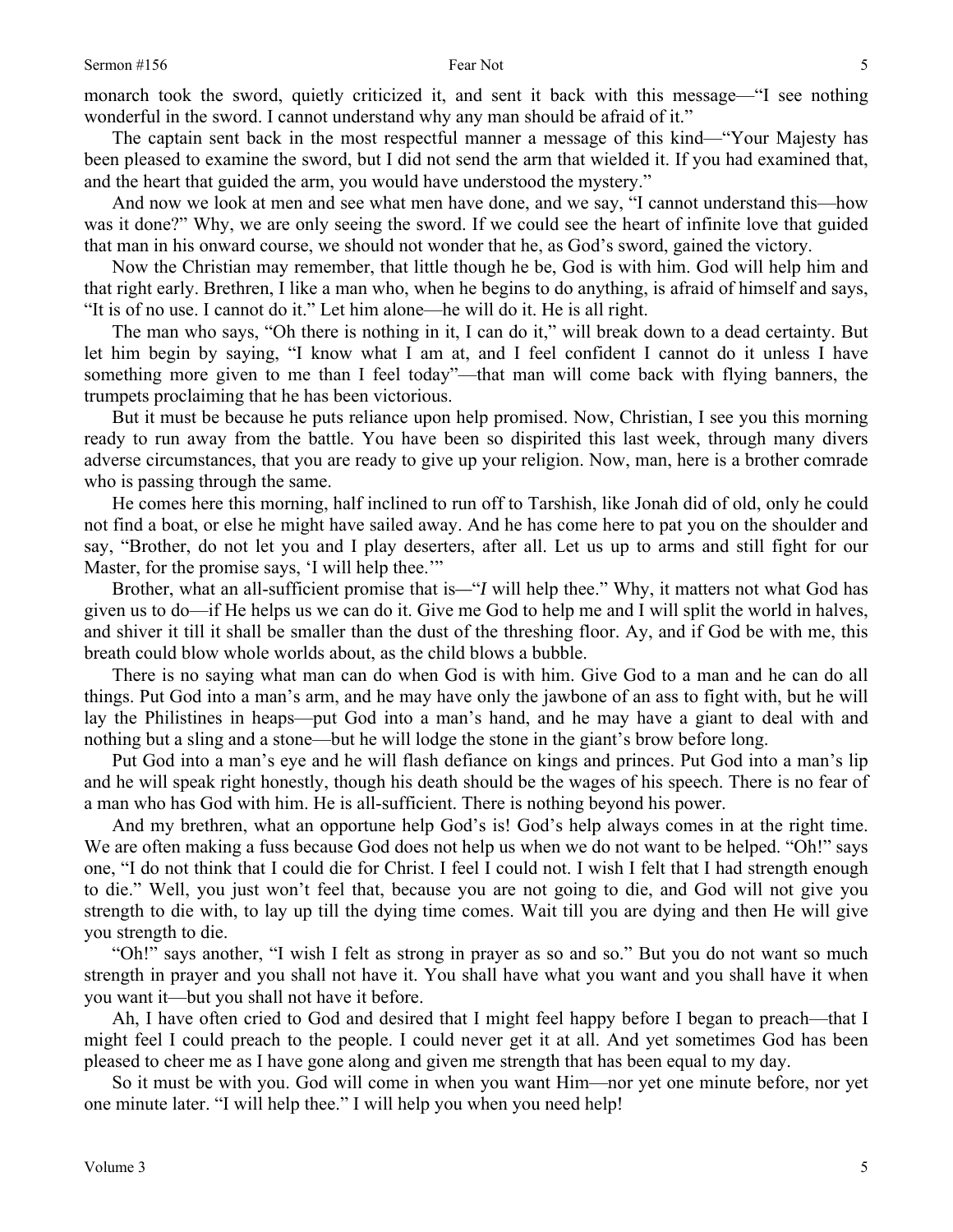And oh! brethren, what an ennobling thing it is to be helped by God! To be helped by a fellow man is no disgrace, but it is no honor. But to be helped by God—what an honor that is! When the Christian prophet preaches his Master's Word, and feels that he has girded about his loins the belt of the Almighty, to strengthen him for his day's work—that he may not fear the people—what a noble being he is then!

When the Christian philanthropist goes into the prison, in the midst of reeking disease and death, and feels that God has put the wing of the angel over him to shield him in the day of pestilence, how it ennobles and honors him to have God with him! To have His strength girding his loins and nerving his arm is just the highest thing to which man can attain.

I thought but yesterday, "Oh, if I were a cherub I would stand with wings outstretched and I would bless God for opportunities for serving Him." But I thought within myself, "I have an opportunity of serving God, but I am too weak for it. O my God, I wish You had not put the load on me." And then it struck me, "Do the cherubim and seraphim ever say that? Do they ever for a moment say, 'I have not strength enough to do it."

No, if a cherub had a work to do which was beyond his might, he would meekly bow his head and say, "My Lord, I fly, I fly! He that commanded the deed will enable me to perform it." And so must the Christian say, "My God, do You command? It is enough—'tis done. You never did send us to a warfare at our own charges, and You will never do so. You will help us and be with us to the end."

Before we can do much, then, *we must know our own weakness and believe God's strength*.

**III.** And now comes the last point, upon which I shall be brief. We must then, LABOR TO GET RID, AS MUCH AS POSSIBLE, OF FEAR.

The prophet says, "Fear not." You are a worm, but do not fear. God will help you—why should you fear? Let us labor to get rid of fear, when we are certain we are serving our Master. And let these be our reasons—

Get rid of fear, *because fear is painful*. How it torments the spirit! When the Christian trusts, he is happy. When he doubts, he is miserable. When the believer looks to his Master and relies upon Him, he can sing. When he doubts his Master, he can only groan. What miserable wretches the most faithful Christians are when they once begin doubting and fearing!

It is a trade I never like to meddle with, because it never pays the expenses and never brings in any profit—the trade of doubting. Why, the soul is broken in pieces, lanced, pricked with knives, dissolved, racked, pained—it knows not how to exist when it gives way to fear.

Up, Christian! You are of a sorrowful countenance—up, and chase your fears. Why would you be forever groaning in your dungeon? Why should the Giant Despair forever beat you with his crab-tree cudgel? Up! drive him away! Touch the key of the promises. Be of good cheer! Fear never helped you yet and it never will.

Fear, too, is *weakening*. Make a man afraid—he will flee at his own shadow. Make a man brave and he will stand before an army and overcome them. He will never do much good in the world who is afraid of men. The fear of God brings blessings, but the fear of men brings a snare and such a snare that many feet have been tripped by it.

No man shall be faithful to God if he is fearful of man. No man shall find his arm sufficient for him and his might equal to his emergencies unless he can confidently believe and quietly wait. We must not fear, for fear is weakening.

Again—we must not fear, for fear *dishonors God*. Doubt the Eternal, distrust the Omnipotent? Oh, traitorous fear! Think you that the arm which piled the heavens and sustains the pillars of the earth shall ever be palsied? Shall the brow which eternal ages have rolled over without scathing it, at last be furrowed by old age?

What! Shall the Eternal fail you? Shall the faithful Promiser break His oath? You dishonor God, O unbelief! Get thee hence! God is too wise to err, too good to be unkind—leave off doubting Him and

6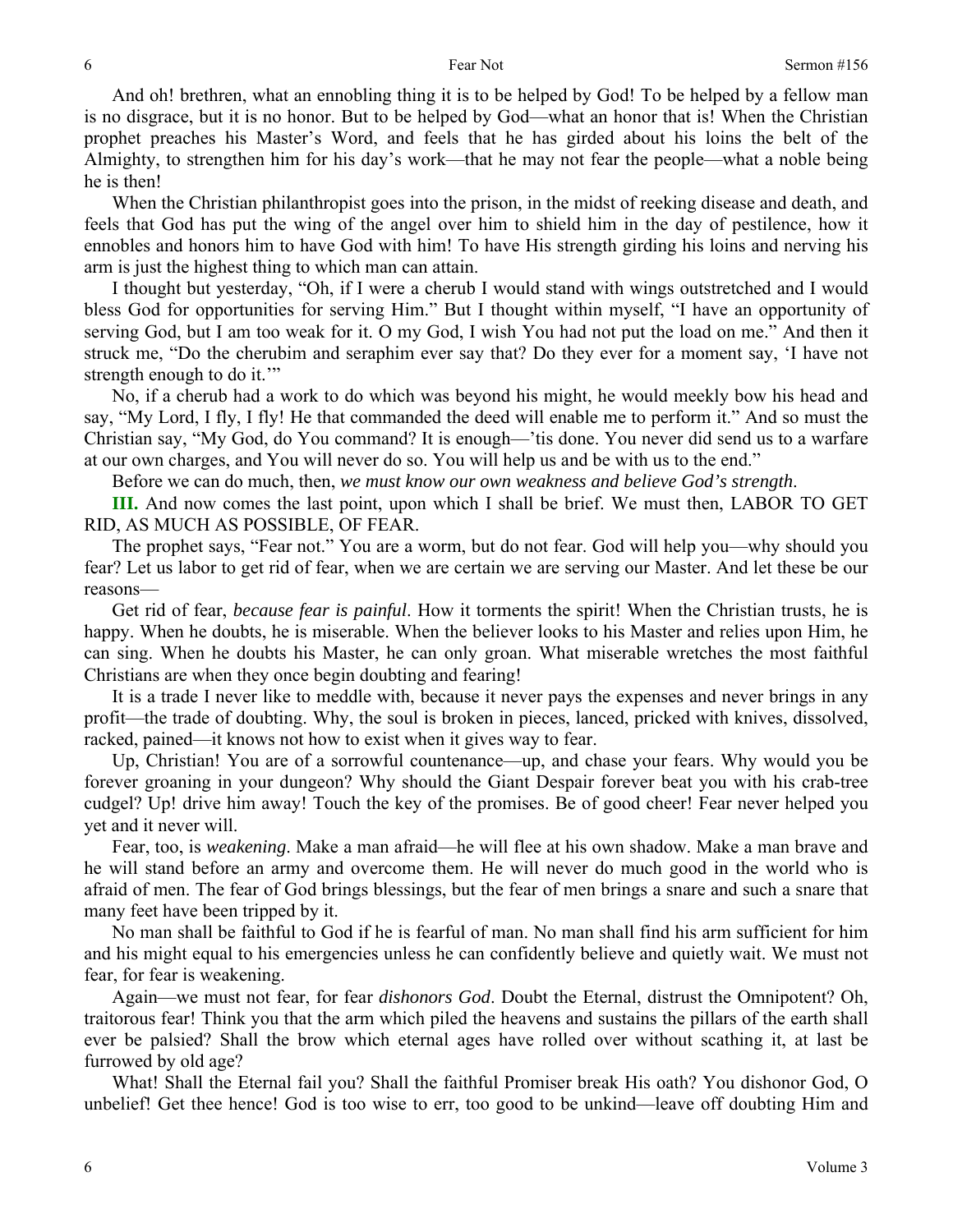begin to trust Him—for in so doing you will put a crown on His head—but in doubting Him you do trample His crown beneath your feet.

And lastly, doubt not the Lord, O Christian, for in so doing *you do lower yourself*. The more you believe, the greater you are. But the more you doubt, the less you become. It was said of the world's conqueror, that when he was sick, he cried like a child. "Give me some drink," cried one, like a sick girl—it was said to his dishonor.

And is it not to the dishonor of a Christian, who lives in secret on his God, and professes to trust alone in Him, that he cannot trust Him? That a little child will overcome his faith? Oh, poor cockle-shell boat that is upset by a raindrop! O poor puny Christian who is overcome by every straw—that stumbles at every stone! Then, Christian men, behave like men!

It is childish to doubt. It is manhood's glory to trust. Plant your feet upon the immoveable Rock of Ages. Lift your eye to heaven. Scorn the world—never play craven. Bend your fist in the world's face and bid defiance to it and hell, and you are a man and noble. But crouch and cringe, and dread, and doubt, and you have lost your Christian dignity, and are no longer what you should be. You do not honor God. "Fear not, thou worm Jacob; I will help thee, saith the LORD." Then why should you fear?

I feel that my voice fails me and with it my very powers of thought too, and therefore I can only turn to my comrades in arms, in the good war of Christ and say to them—brethren, you and I can do nothing of ourselves—we are poor puny things. But let us attempt great things—for God is with us. Let us dare great things, for God will not leave us.

Remember what He has done aforetime, and remember what He has done of old He will do again. Remember David the shepherd boy. Think you well of Shamgar, with his ox-goad. Forget you not the jawbone of the ass and the stone from the sling. If these worked wonders, why should not we? If little things have done great things, let us try to do great things also.

You know not, you atoms, but that your destiny is sublime. Try and make it so by faith. And the least of you may be mighty through the strength of God. Oh for grace to trust God and there is no telling what you can do.

Worms, you are nothing, but you have eaten princes. Worms, you are nothing, but you have devoured the roots of cedars and laid them level with the earth. Worms, you are nothing, but you have piled rocks in the deep, deep sea and wrecked mighty navies. Worms, you have eaten through the keel of the proudest ship that ever sailed the ocean. If you have done this, yourselves, what cannot we do?

Your strength lies in your mouths—our strength lies in ours too. We will use our mouths in prayer, and in constant adoration, and we shall yet conquer, for God is with us and victory is sure.

> *"Ye trembling souls! dismiss your fears; Be mercy all your theme: Mercy, which, like a river, flows In one continued stream.*

*"Fear not the powers of earth and hell; GOD will these powers restrain; His mighty arm their rage repel, And make their efforts vain.* 

*"Fear not the want of outward good; He will for His provide, Grant them supplies of daily food, And all they need beside.* 

*"Fear not that He will e'er forsake, Or leave His work undone; He's faithful to His promises—*